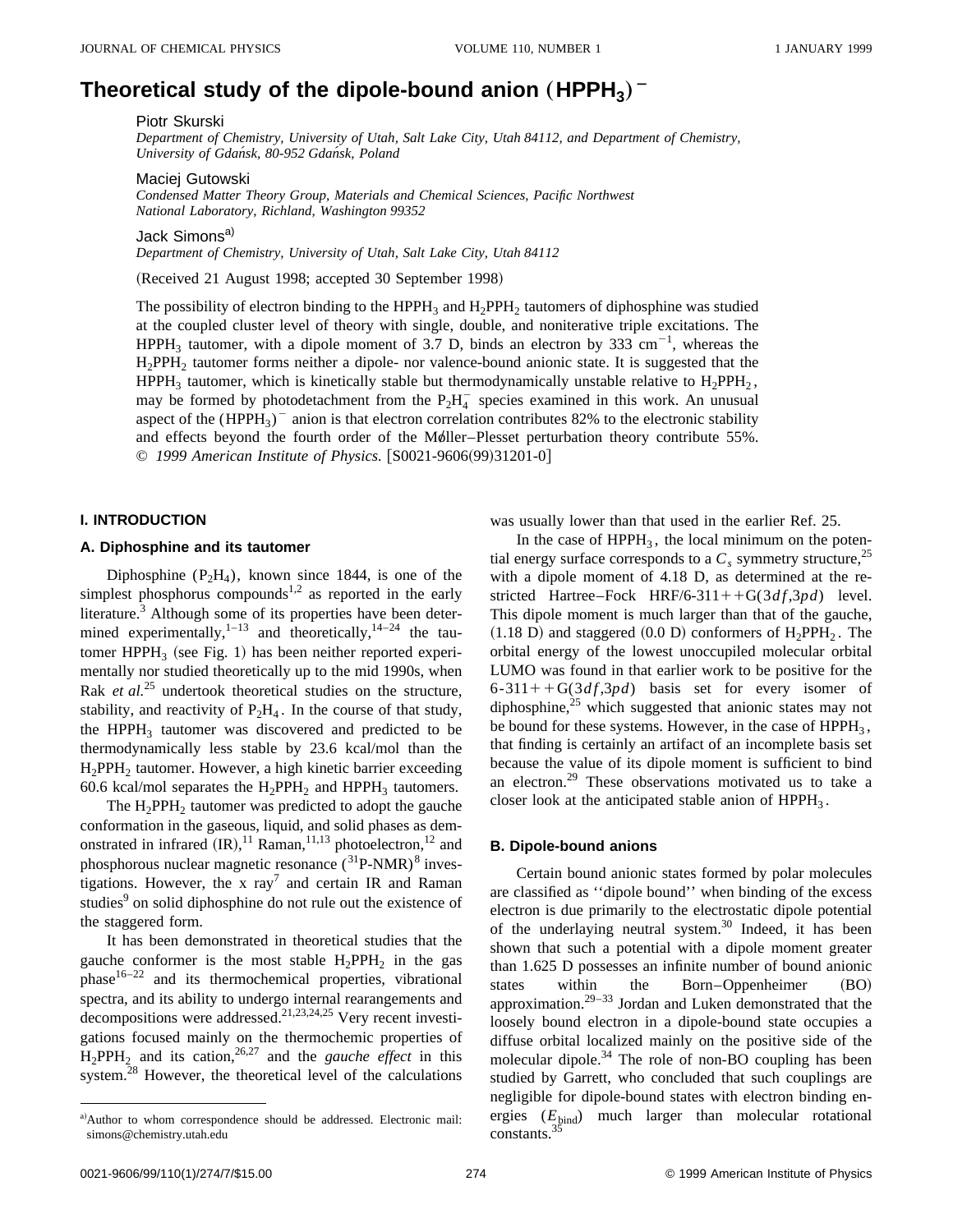

FIG. 1. The numbering of atoms for  $HPPH_3$ .

The simplest theoretical approach to estimate  $E_{\text{bind}}$  of a dipole-bound anion is based on Koopmans' theorem  $(KT)$ .<sup>36</sup> The KT binding energy  $(E_{bind}^{KT})$  is the negative of the energy of the relevant unfilled orbital obtained from a Hartree-Fock self-consistent field (SCF) calculation on the neutral molecule. This is a static approximation which neglects both electron correlation and orbital relaxation effects. The latter effects have been found to be quite small for a variety of dipole-bound anionic states.  $37-46$  On the other hand, the role of electron correlation has proven to be more significant, although early studies of polar diatomics $47,48$  and simple polar organic molecules<sup>38</sup> indicated that electron correlation played only a small role in electron binding to these species. However, in an early study, correlation effects were found to cause a significant *destabilization* of the dipole-bound anion of nitromethane.<sup>49</sup> In contrast, we have found that electron correlation leads to a sizable *stabilization* of the dipolebound anions of HCN, CH<sub>3</sub>CN, C<sub>3</sub>H<sub>2</sub>, C<sub>4</sub>H<sub>2</sub>, C<sub>5</sub>H<sub>2</sub>, uracil,  $(HF)$ <sub>n</sub> (n=2,3), (H<sub>2</sub>O)<sub>2</sub>, and (HCN)<sub>2</sub>,<sup>39–46</sup> and more recent theoretical studies by others on the nitromethane,<sup>50</sup> water–trimer,<sup>51</sup> and water–tetramer<sup>52</sup> dipole-bound anions yielded a similar conclusion. Probably the most spectacular case in which correlation is important involves the weakly bound water–ammonia anion where we found that electron correlation contributes 77% to the electron binding energy of this system.45 However, as will be shown below, the  $(HPPH<sub>3</sub>)$ <sup>-</sup> anion is even more strongly affected by electron correlation.

Based on the experience mentioned above, we concluded that the electron correlation contribution to  $E_{bind}$  encompasses: (i) a stabilizing dynamical correlation between the loosely bound electron and the electrons of the neutral molecule, and (ii) an improved description of the charge distribution (and hence the dipole moment) of the neutral. Furthermore, we found that effects beyond the second-order Møller-Plesset (MP2) level can contribute substantially to the stability of dipole-bound anionic states and solvated electrons.39–46

# **C. When is it proper to classify an anion as dipole bound?**

When we say that an anion is dipole bound we mean that the existence of a bound anionic state is dictated by the long-

range dipole potential  $\mu$  cos  $\theta/r^2$ . The simplest physical model of dipole-bound anions is based on a one-electron Schrödinger equation:

$$
\left(-\frac{1}{2}\,\nabla^2 - \frac{\mu\,\cos\,\theta}{r^2}\right)\phi_{\rm lbe} = \epsilon\phi_{\rm lbe},\tag{1}
$$

where  $\mu$  is the dipole moment of the neutral molecule,  $\phi_{\text{the}}$ describes the loosely bound electron (lbe), and  $\epsilon$  is the excess electron binding energy. The critical value of  $\mu$  required to form a  $\Sigma$  anionic state was determined to be 1.625 D.<sup>29</sup> This model takes into account only the static Coulomb interaction between the extra electron and the dipole potential of the netural molecule, but neglects many other interactions which decay faster with the electron–molecule distance than  $1/r^2$ . These interactions, although not responsible for the existence of a bound anionic state, may contribute significantly to the total electron binding energy. In consequence, the value of  $\epsilon$ from Eq.  $(1)$  may be a poor approximation to  $E_{bind}$  for such a chemical system. It was early recognized by Jordan and Luken that this simple electrostatic model neglects orbital exclusion effects as a result of which the eigenvalue of Eq.  $(1)$  overestimates  $E_{bind}$ .<sup>34</sup> The value of  $E_{bind}$  determined at the Koopmans' theorem level was found to be more reliable because the constraints imposed on the orbital  $\phi_{\text{the}}$  by the Pauli exclusion principle requirements are taken into account in this approach. More recent studies addressed the role of the relaxation of the orbitals of the underlying neutral as well as electron correlation in dipole-bound anions. In fact, the contribution to  $E_{\text{bind}}$  from electron correlation effects often proved to be at least as large as the value of  $E_{\text{bind}}^{\text{KT}}$ ,  $39-45$ which could call into question whether these systems are actually dipole bound. In our opinion the name ''dipole bound'' reflects the fact that a bound anionic state *exists* primarily due to the long-range  $\mu$  cos  $\theta/r^2$  potential and produces density of the excess electron localized primarily on the positive side of the molecular dipole. We acknowledge, however, that even in such cases where the state would not exist if the dipole potential were ''turned off,'' the static Coulomb stabilization may not be the dominant component of  $E_{\text{bind}}$ . The system addressed in this study,  $HPPH_3^-$ , is a startling example of the role of electron correlation effects in stabilization of weakly bound electrons.

## **II. METHODS TO DECOMPOSE <sup>E</sup>bind INTO VARIOUS PHYSICAL COMPONENTS**

In this work we present the results of highly correlated *ab initio* calculations for the anion of  $P_2H_4$ . We studied the potential energy surfaces of the neutral and anionic system at the MP2 level of theory and we calculated the values of  $E_{\text{bind}}$ using a supermolecular approach, (i.e., by substracting the energies of the anion from those of the neutral). This approach requires the use of size-extensive methods, so we have employed Møller–Plesset perturbation theory up to fourth order as well as the coupled-cluster method with single, double, and noniterative triple excitations  $(CCSD(T))$ .<sup>53</sup> In addition,  $E_{bind}$  was analyzed within a perturbation framework designed for dipole-bound anions and solvated electrons.<sup>43</sup>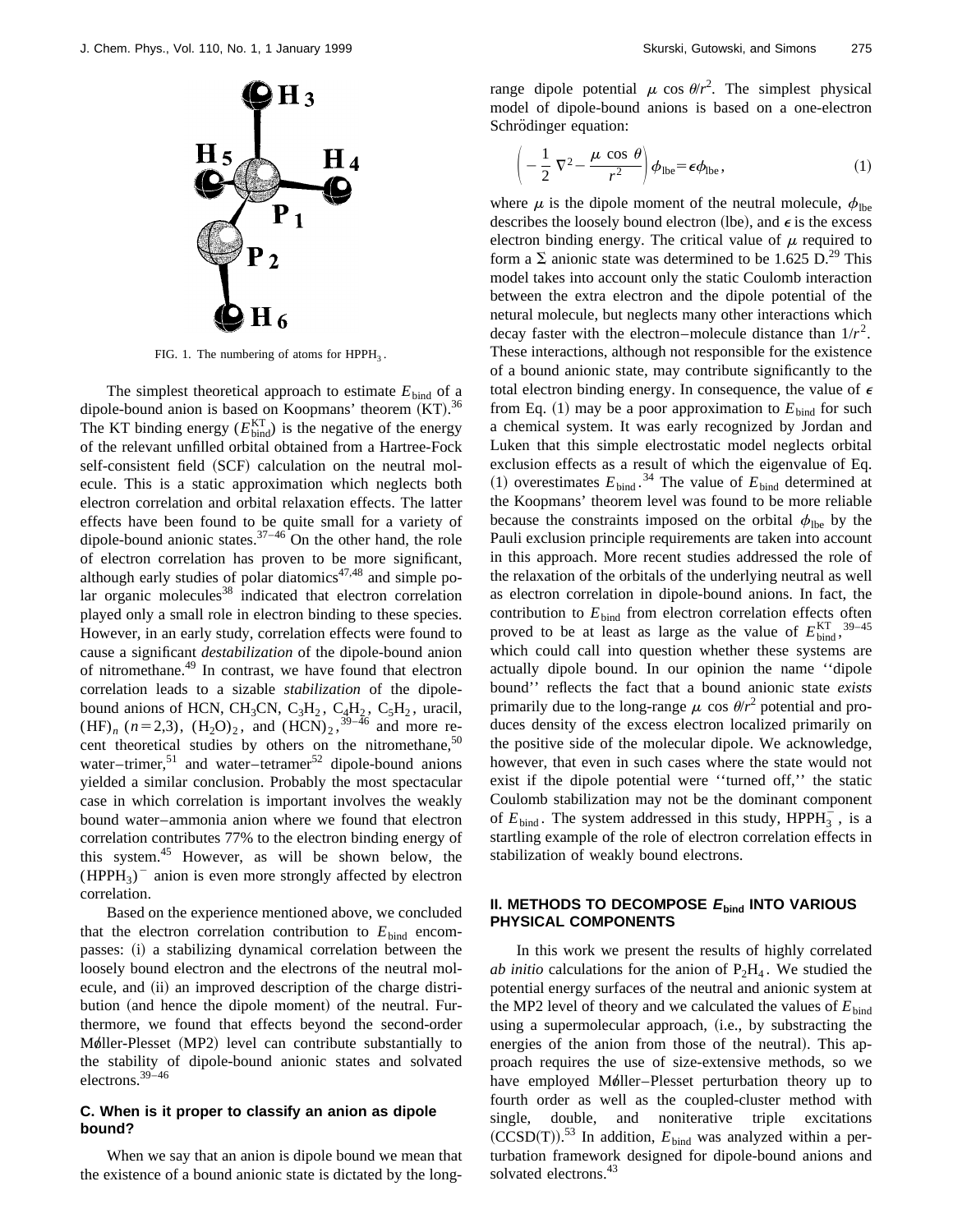In the perturbation scheme, $43$  we consider a neutral molecule  $(N)$  and the extra electron as weakly interacting species and we follow an analogy with the theory of intermolecular interactions<sup>54,55</sup> to analyze  $E_{\text{bind}}$  in terms of physically meaningful components. The total electronic Hamiltonian for the anion is partitioned into  $H^0$ , which corresponds to the Hartree–Fock level of theory for *N* and the KT level of theory for the extra electron, and two perturbations,  $W^N$  and  $V^{\text{lbe}}$ :

$$
H = H^0 + \lambda W^N + \eta V^{\text{lbe}},\tag{2}
$$

where the formal expansion parameters  $\lambda$  and  $\eta$  are introduced to define the perturbation theory orders and have physical values equal to unity. The zeroth-order Hamiltonian

$$
H^0 = F^N + P^{\text{lbe}} \tag{3}
$$

is the sum of Fock operators for all electrons in the anion, and every Fock operator is determined by the occupied orbitals of *N*. The fluctuation operator for the neutral molecule  $W^N$  results from Møller–Plesset partitioning of the electronic Hamiltonian of *N* and the fluctuation-interaction operator *V*lbe has the form

$$
V^{\text{lbe}} = \sum_{i \in N} \frac{1}{r_{\text{lbe},i}} - [J_N(\text{lbe}) - K_N(\text{lbe})],\tag{4}
$$

where  $r_{\text{lbe},i}$  is the distance between the *i*th electron of *N* and the extra electron, and  $J_N$  and  $K_N$  are, respectively, the Coulomb and exchange operators for *N*.

On applying the double-perturbation theory<sup>54</sup> to the Hamiltonian, Eq.  $(2)$ , one obtains the perturbation expansion for the anion energy

$$
E = \sum_{k=0}^{\infty} \sum_{l=0}^{\infty} \epsilon^{(kl)},
$$
 (5)

where  $\epsilon^{(kl)}$  is of the *k*th order in  $W^N$  and the *l*th order in  $V^{\text{lbe}}$ . The sum of the three lowest-order terms reproduces the SCF energy of *N* and  $E_{bind}^{KT}$ :

$$
\epsilon^{(00)} + \epsilon^{(10)} + \epsilon^{(01)} = E_N^{\text{SCF}} - E_{\text{bind}}^{\text{KT}}.
$$
\n(6)

 $E_{\text{bind}}^{\text{KT}}$  takes into account the Coulomb and exchange interaction between the extra electron and the SCF charge distribution of *N*. This is a static approximation which neglects both orbital relaxation and electron correlation effects.

The non-KT contributions to  $E_{bind}$  are given by other  $\epsilon^{(k)}$  terms with  $l \ge 1$ . The term  $\epsilon^{(02)}$  separates into the induction and dispersion contributions $54,55$ 

$$
\epsilon^{(02)} = \epsilon_{\text{ind}}^{(02)} + \epsilon_{\text{disp}}^{(02)},\tag{7}
$$

with  $\epsilon_{\text{ind}}^{(02)}$  describing polarization of *N* which, as an orbital relaxation effect, is reproduced when  $E_{bind}$  is obtained from the difference in the SCF energies of the neutral and anionic species

$$
\Delta E_{\text{bind}}^{\text{SCF-ind}} = E_{\text{bind}}^{\text{SCF}} - E_{\text{bind}}^{\text{KT}} \approx -\epsilon_{\text{ind}}^{(02)},\tag{8}
$$

Here

$$
E_{\text{bind}}^{\text{SCF}} = E_N^{\text{SCF}} - E_A^{\text{SCF}},\tag{9}
$$

where  $E_A^{\text{SCF}}$  stands for the SCF energy of the anion (A). In fact, the term  $\Delta E_{\text{bind}}^{\text{SCF-ind}}$  includes not only the static polarization of *N* but also the secondary effect of back polarization.

The term  $\epsilon_{\text{disp}}^{(02)}$  describes a dynamical correlation between the extra electron and the electrons of *N*. This stabilizing effect, brought by quantum mechanical charge fluctuations, can be very important for weakly bound anions in view of a significant polarizability of the extra electron's orbital. The term  $\epsilon_{\text{disp}}^{(02)}$  is approximated here by  $\Delta E_{\text{bind}}^{\text{MP2-disp}}$ , which takes into account proper permutational symmetry for all electrons in the anion

$$
\epsilon_{\text{disp}}^{(02)} \approx \sum_{a \in N} \sum_{r < s} \frac{|\langle \phi_a \phi_{\text{lbe}} | |\phi_r \phi_s \rangle|^2}{e_a + e_{\text{lbe}} - e_r - e_s} = -\Delta E_{\text{bind}}^{\text{MP2-disp}}, \tag{10}
$$

where  $\phi_a$  and  $\phi_{\text{lbe}}$  are spin orbitals occupied in the zerothorder wavefunction,  $\phi_r$  and  $\phi_s$  are unoccupied orbitals, and *e*s are the corresponding orbital energies. Similar values of  $\Delta E_{\text{bind}}^{\text{MP2-disp}}$  are obtained using the SCF orbitals of *N* or those of *A*, and the results reported in this work are obtained using the orbitals of the anion.

Higher order corrections to  $E_{bind}$  cannot be neglected. First, there are higher order corrections in  $V^{\text{lbe}}$  given by the  $\epsilon^{(0)}$  (*l*>2) terms. Second, there are corrections  $\epsilon^{(kl)}$  for *k*,  $l \neq 0$  which contribute to  $E_{bind}$  not only through  $V^{lbe}$  but also through  $W<sup>N</sup>$ . It is well established that electron correlation affects the static charge distribution of *N* and leads to a discrepancy between the SCF and correlated dipole moments of polar molecules. Therefore, the static Coulomb interaction between the extra electron and the SCF charge density of *N*, which is contained in  $E_{bind}^{KT}$ , has to be corrected for this charge density change. The lowest order correction of this type is contained in the MP2 electron binding energy.<sup>55</sup>

The MP2 contribution to  $E_{bind}$  defined as

$$
\Delta E_{\text{bind}}^{\text{MP2}} = E_{\text{bind}}^{\text{MP2}} - E_{\text{bind}}^{\text{SCF}} \tag{11}
$$

is naturally split into the dispersion and nondispersion terms

$$
\Delta E_{\text{bind}}^{\text{MP2}} = \Delta E_{\text{bind}}^{\text{MP2-disp}} + \Delta E_{\text{bind}}^{\text{MP2-no-disp}}
$$
(12)

with the latter dominated by  $\epsilon^{(21)}$ .<sup>55</sup> The higher–order MP contributions to  $E_{\text{bind}}$  are defined as

$$
\Delta E_{\text{bind}}^{\text{MP}n} = E_{\text{bind}}^{\text{MP}n} - E_{\text{bind}}^{\text{MP}(n-1)}, \quad n = 3, 4. \tag{13}
$$

Finally, the contributions beyond the fourth order, are estimated by subtracting MP4 results from those obtained at the coupled-cluster (CC) level:

$$
\Delta E_{\text{bind}}^{\text{CC}} = E_{\text{bind}}^{\text{CC}} - E_{\text{bind}}^{\text{MP4}}.
$$
\n(14)

In particular, the DQ, SDQ, and SDTQ MP4 energies are subtracted from the D, SD, and  $SD(T)$  coupled cluster binding energies, respectively.<sup>53</sup>

# **III. COMPUTATIONAL DETAILS**

The diffuse character of the orbital describing the loosely bound electron (see Fig. 2) necessitates the use of extra diffuse basis functions having very low exponents.<sup>34</sup> In addition, the basis set chosen to describe the neutral molecular host should be flexible enough to: (i) accurately describe the static charge distribution of the neutral, and  $(ii)$  allow for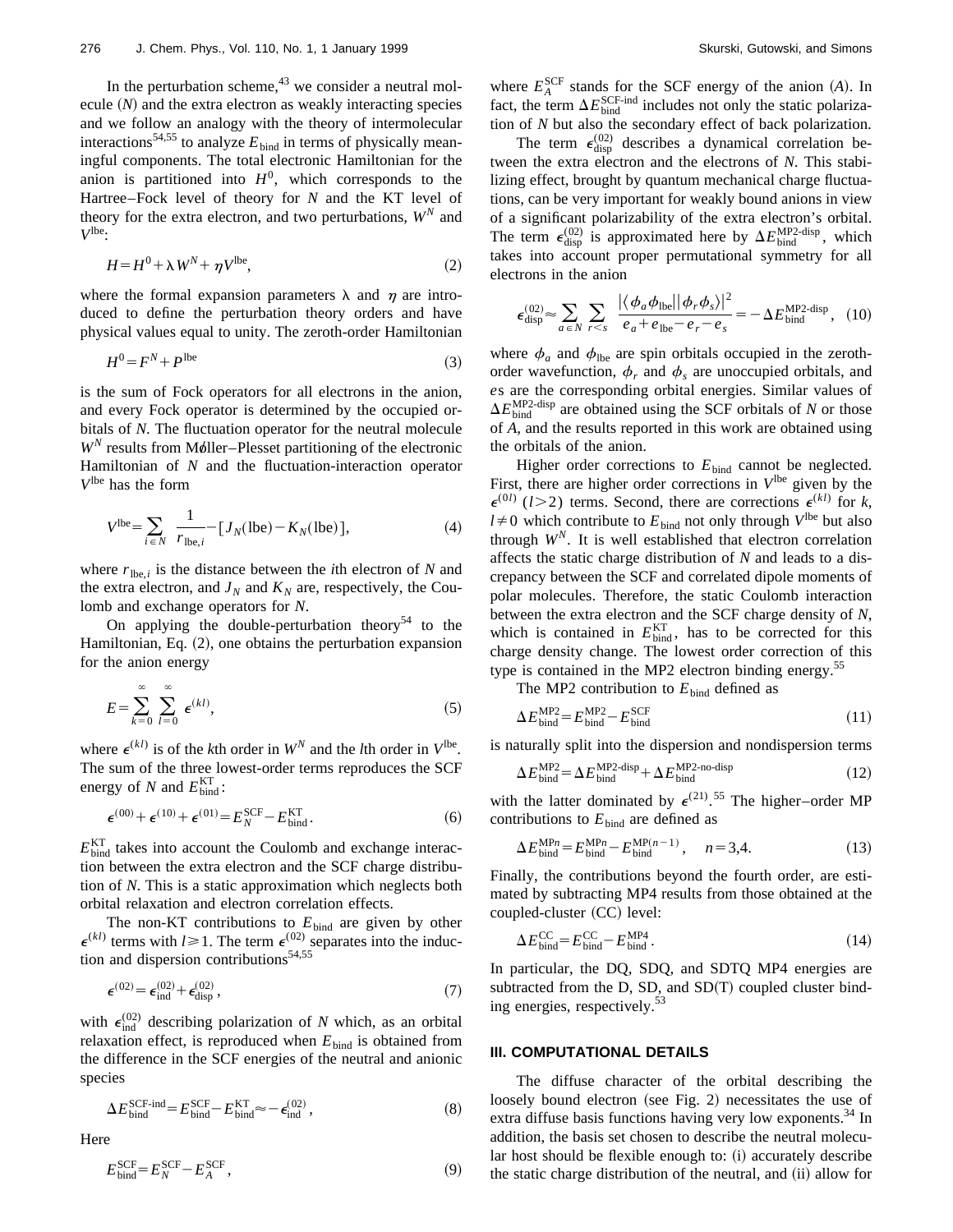

FIG. 2. Singly occupied molecular orbital (SOMOs) of the  $(HPPH<sub>3</sub>)$ <sup>-</sup> (plotted with a 0.005 contour spacing).

polarization and dispersion stabilization of the anion upon electron attachment. The majority of our calculations were performed with aug-cc-pVDZ basis sets<sup>56</sup> supplemented with diffuse *s*, *p*, *d*, and sometimes *f* functions centered on the atom labeled  $P_1$  in Fig. 1 (since this is the centroid of the positive end of the dipole). The extra diffuse *s*, *p*, and *d* functions do not share exponent values, but the exponents of the *f* functions were the same as those used for the *d* functions. The results presented below justify our basis set selection.

We explored the dependence of  $E_{\text{bind}}$  on the choice of the extra diffuse functions. These tests were performed with the aug-cc-pVDZ core basis set with only the extra diffuse functions being varied. We used even-tempered eight-term *s*, eight-term *p*, and five-term *d* basis sets. The geometric progression ratio was equal to  $3.2$ ,<sup>57</sup> and for every symmetry we started to build up the exponents of the extra diffuse functions from the lowest exponent of the same symmetry included in the aug-cc-pVDZ basis set designed for phosphorus. As a consequence, we achieved the lowest exponents of  $3.7926(-6)$ ,  $3.1196(-6)$ , and  $3.3677(-4)$  for the *s*, *p*, and *d* symmetries, respectively.

Next, we determined that the MP2 electron binding energy increases by only  $0.7 \text{ cm}^{-1}$  after inclusion of a five term set of diffuse *f* functions and that the *sp*-only diffuse basis recovers more than 95% of  $E_{bind}$  at the MP2 level. Moreover, the equilibrium structure of the neutral system was determined to be practically the same with the *sp* and *spd* diffuse bases. Therefore, the diffuse *d* functions were omitted from the basis set when carrying out the MP2 geometry optimizations and frequency calculations.

We also explored the dependence of  $E_{\text{bind}}$  on the *core* basis set chosen to describe the neutral molecular host. The MP2 value of  $E_{bind}$  obtained with Dunning's aug-cc-pVTZ basis set,<sup>56</sup> with the eight-term  $s$ , eight-term  $p$ , and five-term *d* diffuse set fixed, differs by less than  $3 \text{ cm}^{-1}$  from the results obtained using the aug-cc-pVDZ basis instead. We therefore believe that our MP2 electron binding energies obtained with the aug-cc-pVDZ basis set supplemented with the eight-term diffuse *s* and *p*, and five-term diffuse *d* functions are underestimated by less than 5% due to basis set incompleteness.

Therefore, our final basis set was selected to be the augcc-pVDZ basis supplemented with the 8*sp* diffuse set for the optimization of geometries and for calculating frequencies, and the aug-cc-pVDZ basis supplemented with the 8*sp*5*d* diffuse set for evaluating the electron binding energies.

In computing correlation energies, all orbitals except the 1*s*, 2*s*, and 2*p* orbitals of phosphorus were included, and all results reported in this study were obtained with the GAUSS-IAN 94 program.<sup>58</sup> Finally, to avoid erroneous results caused by using the GAUSSIAN 94's (default) direct SCF module with the large *s*, *p*, *d*, and *f* sets of diffuse functions, we performed conventional SCF calculations, moreover, the two-electron integrals were evaluated (without prescreening) to a tolerance of  $10^{-20}$  a.u. in the single point calculations.

## **IV. RESULTS**

In the case of the gauche and staggered conformations of  $H_2$ PPH<sub>2</sub> we found neither valence- nor dipole-bound anionic states to exist. This is not surprising given that the dipole moment of the gauche structure falls below the 1.625 D critical value. Therefore, we present detailed results for the  $HPPH<sub>3</sub>$  tautomer only. The relevant rotational energy level spacings for this tautomer are much smaller than the calculated values of  $E_{bind}$  Hence, non-BO coupling between the electronic and rotational degrees of freedom is expected to be of secondary importance for this anion and is not considered in this study.

## **A. MP2 geometries and harmonic frequencies**

The  $C_s$  symmetry local minima on the MP2 potential energy surface of the neutral and anionic molecule are characterized in Table I. We studied the dependence of the dipole moment of the neutral molecule on geometrical displacements induced by electron attachment. In Table I we report the values of the neutral's dipole moment calculated using the SCF, MP2, MP3, MP4 $(SDQ)$  and QCISD densities at the neutral and at the anion geometries.

Our calculations indicate that the geometries of the neutral and anion differ only slightly (see Table I). In particular, electron attachment leads to an elongation of the P–P bond length by 0.005 Å, while the other bonds are even less affected (less than  $0.0005$  Å) and the valence angles change by less than 0.3°. These small geometrical distortions cause an increase of the dipole moment  $\mu$  of the neutral by 0.05 D both at the SCF and QCISD levels (QCISD is an approximation to the CCSD method<sup>53</sup>). These changes are much smaller than for hydrogen bonded systems, which we have studied previously,  $42-45$  and reflect the fact that the bonding in the neutral  $HPPH_3$  is much more rigid.

The barrier to rotation around the P–P bond is  $655 \text{ cm}^{-1}$ for the neutral and  $630 \text{ cm}^{-1}$  for the anion. This former may be compared with the value of 719  $cm^{-1}$  obtained at the SCF level with the  $6-31G^{**}$  basis set.<sup>25</sup> We verified that the anion remains electronically stable in the course of rotation around the P–P bond.

The vibrational normal modes are characterized in Table I, where the (unscaled) harmonic MP2 frequencies are also reported. The frequencies usually decrease upon electron attachment, and the largest shift of 10 cm<sup> $-1$ </sup> is for the fourth *a'*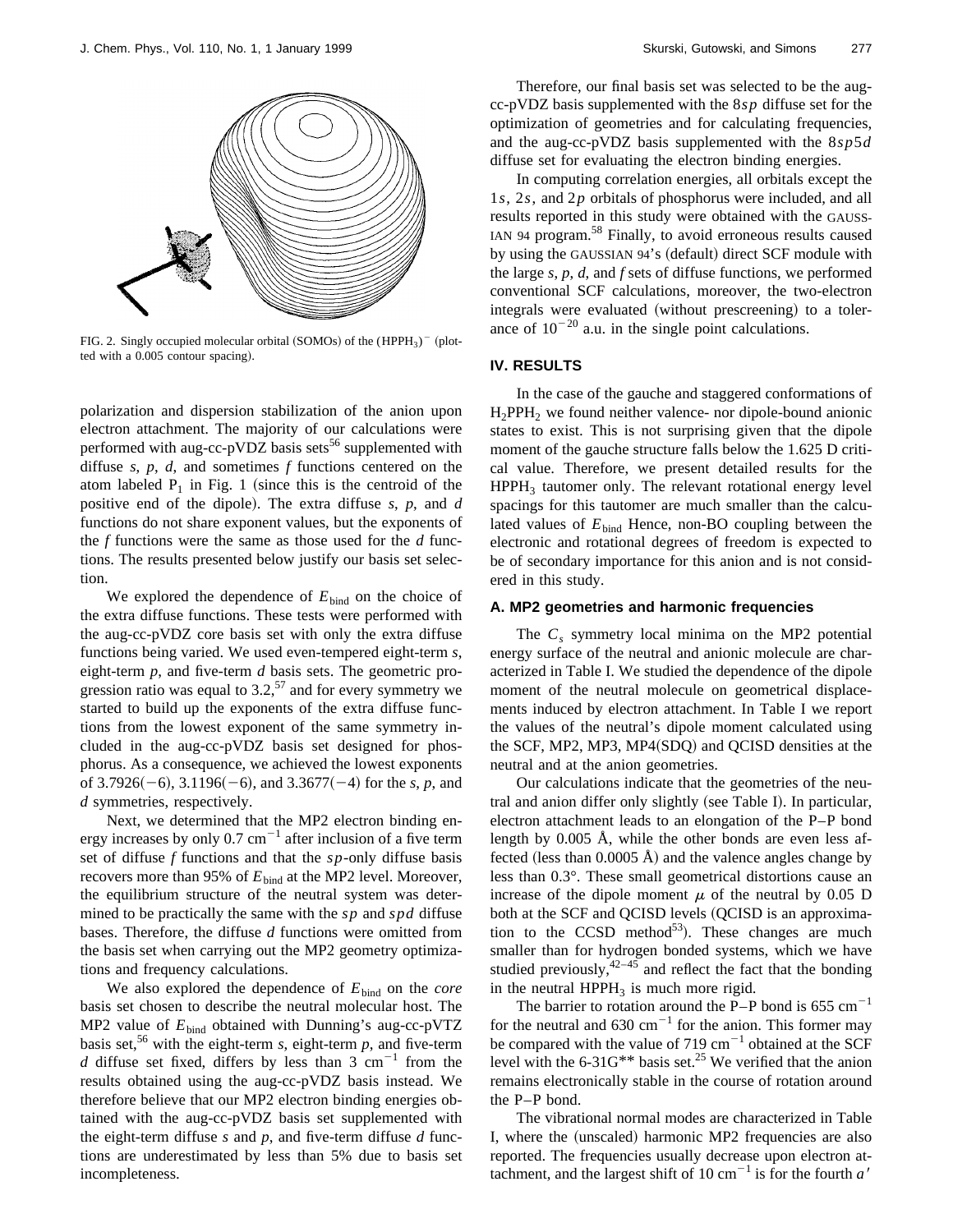TABLE I. Geometries and harmonic vibrational frequencies for the neutral and dipole-bound anionic state of HPPH<sub>3</sub> at the stationary points.<sup>a</sup> Frequencies in cm<sup>-1</sup>, distances in Å, angles in degrees, dipole moment  $\mu$  of the neutral dimer in D, zero-point vibrational energies in kcal/mol.<sup>b</sup>

|                   |                                                                                                                                                                                                                                                        | $\mu_{\text{neutral}}$ |                   |                                                                                                                                                                                                                                                                                                                                                                            |                    |
|-------------------|--------------------------------------------------------------------------------------------------------------------------------------------------------------------------------------------------------------------------------------------------------|------------------------|-------------------|----------------------------------------------------------------------------------------------------------------------------------------------------------------------------------------------------------------------------------------------------------------------------------------------------------------------------------------------------------------------------|--------------------|
| System            | Geometry                                                                                                                                                                                                                                               | <b>SCF</b>             | <b>OCISD</b>      | Frequencies                                                                                                                                                                                                                                                                                                                                                                | $E_0^{\text{vib}}$ |
| HPPH <sub>3</sub> | $r(P_1P_2)=2.114$<br>$r(P_1H_2) = 1.412$<br>$r(P_1H_4) = 1.424$<br>$r(P_2H_6) = 1.434$<br>$\alpha(H_3P_1H_2)=109.72$<br>$\alpha(H_4P_1P_2) = 121.62$<br>$\alpha(H_3P_1H_4) = 100.83$<br>$\alpha(P_1P_2H_6) = 88.75$<br>$\delta(H_3P_1H_4P_2) = 121.42$ | 4.14                   | 3.66 <sup>c</sup> | $\omega_1(a'') = 265^e \omega_2(a') = 522^t$<br>$\omega_3(a') = 532^g \omega_4(a'') = 628^h$<br>$\omega_5(a') = 863^{\rm i} \omega_6(a') = 1067^{\rm j}$<br>$\omega_7(a'') = 1081^k \omega_8(a') = 1173^l$<br>$\omega_0(a') = 2408^m \omega_{10}(a'') = 2425^n$<br>$\omega_{11}(a') = 2448^\circ$ $\omega_{12}(a') = 2549^\circ$                                           | 22.818             |
| $HPPH_2^-$        | $r(P_1P_2)=2.119$<br>$r(P_1H_3) = 1.412$<br>$r(P_1H_4) = 1.423$<br>$r(P_2H_6) = 1.434$<br>$\alpha(H_3P_1P_2) = 109.68$<br>$\alpha(H_4P_1P_2) = 121.25$<br>$\alpha(H_3P_1H_4) = 101.12$<br>$\alpha(P_1P_2H_6) = 88.88$<br>$\delta(H_3P_1H_4P_2)=121.38$ | 4.19                   | 3.71 <sup>d</sup> | $\omega_1(a'') = 259^{(a)}$ $\omega_2(a') = 515^{(b)}$<br>$\omega_3(a') = 532^{\text{(c)}} \omega_4(a'') = 627^{\text{(d)}}$<br>$\omega_5(a') = 860^{(e)} \omega_6(a') = 1057^{(f)}$<br>$\omega_7(a'') = 1081^{(g)} \omega_8(a') = 1165^{(h)}$<br>$\omega_9(a') = 2405^{(i)} \omega_{10}(a'') = 2436^{(j)}$<br>$\omega_{11}(a') = 2451^{(k)} \omega_{12}(a') = 2549^{(l)}$ | 22.784             |

<sup>a</sup>For the numbering of atoms see Fig. 1.

b MP2 results obtained with the aug-cc-pVDZ basis set supplemented with the 8*sp* diffuse set.

<sup>c</sup>MP2, MP3, and MP4(SDQ) values of dipole moment are: 3.69, 3.69, and 3.68 D, respectively.

<sup>d</sup>MP2, MP3, and MP4(SDQ) values of dipole moment are: 3.73, 3.74, and 3.72 D, respectively.

 ${}^{e}H_{6}P_{2}-P_{1}H_{3,4,5}$  torsion mode.

 ${}^{f}P_1-P_2$  stretching.

 ${}^{g}H_{6}P_{2}-P_{1}H_{3,4,5}$  wagging (out-of-phase) mode.

 ${}^{\text{h}}H_4P_1H_5$  twisting mode.

 ${}^{i}H_{6}P_{2}-P_{1}H_{3,4,5}$  wagging (in-phase) mode.

 $\mathbb{P}_1$  umbrella inversion mode.<br> $^k$ H H and H H scissors

 ${}^{k}H_{3}H_{4}$  and  $H_{3}H_{5}$  scissors.<br> ${}^{l}H_{4}H_{5}$  scissors.

 ${}^{m}P_{2}-H_{6}$  stretching.

 ${}^{n}P_{2}-H_{4}$  stretching and  $P_{2}-H_{5}$  stretching (out-of-phase).

 ${}^{9}P_{2}-H_{4}$  stretching and  $P_{2}-H_{5}$  stretching (in-phase).

 ${}^{p}P_{2}-H_{3}$  stretching.

mode (the  $PH_3$  umbrella mode). The frequencies of the stiff stretching modes are nearly unchanged, and the largest shift of 11 cm<sup> $^{-1}$ </sup> occurs for the fourth  $a''$  mode, which describes primarily the out-of-phase stretching of the  $P_2-H_4$  and  $P_2-H_5$  bonds. Due to a partial cancellation of the frequency shifts, the change of the total zero-point vibrational energy upon electron attachment is rather small and amounts to  $-12$  $\mathrm{cm}^{-1}$ .

### **B. Electron binding energies**

The electron binding energy was partitioned into *incremental* contributions calculated at ''successive'' levels of theory [KT, SCF, MPn  $(n=2,3,4)$ , and CCSD(T)] and the results for the optimal  $C_s$  structures of the neutral and the anion are presented in Table II. In the KT approximation, the electron binding energy results from the electrostatic and exchange interactions of the extra electron with the SCF charge distribution of the neutral molecule (primarily characterized by the dipole moment, but interactions with higher permanent multipoles and penetration effects are also included). The value of  $E_{bind}^{KT}$  increases only by 3 cm<sup>-1</sup> upon geometry relaxation from the neutral to the anionic structure, which is consistent with the small increase in dipole moment accompanying this geometry change (see Table I).

The SCF binding energies include orbital relaxation and thus take into account static polarization of the neutral molecule by the extra electron and the secondary effect of back

TABLE II. *Incremental* electron binding energies<sup>a</sup> (in cm<sup>-1</sup>) for the anionic state of  $HPPH_3$ .

| Component                                                   | $HPPH_3^-$ for the<br>geometry of the neutral | $HPPH_3^-$ for the<br>geometry of the anion |  |
|-------------------------------------------------------------|-----------------------------------------------|---------------------------------------------|--|
| $E_{\rm bind}^{\rm RT}$                                     | 48.03                                         | 51.30                                       |  |
| $E_{\rm bind}^{\rm SCF-ind}$                                | 8.01                                          | 8.71                                        |  |
| $\Delta E_{\rm bind}^{\rm MP2\text{-}disp}$                 | 107.59                                        | 113.70                                      |  |
| $\Delta E_{\rm bind}^{\rm \bar{M} \bar{P2-no\text{-}disp}}$ | $-48.25$                                      | $-50.47$                                    |  |
| $\Delta E_\mathrm{bind}^\mathrm{MP3}$                       | $-2.40$                                       | $-2.56$                                     |  |
| $\Delta E_{\nu}^{\rm MPA}$<br>bind                          | 26.72                                         | 28.01                                       |  |
| $\Delta E^{\overline{\mathrm{CCSD(T)}}}_\mathrm{bind}$      | 179.76                                        | 184.27                                      |  |
| Sum                                                         | 319.46                                        | 332.96                                      |  |

aResults obtained with the aug-cc-pVDZ basis set supplemented with the 8*sp*5*d* diffuse set.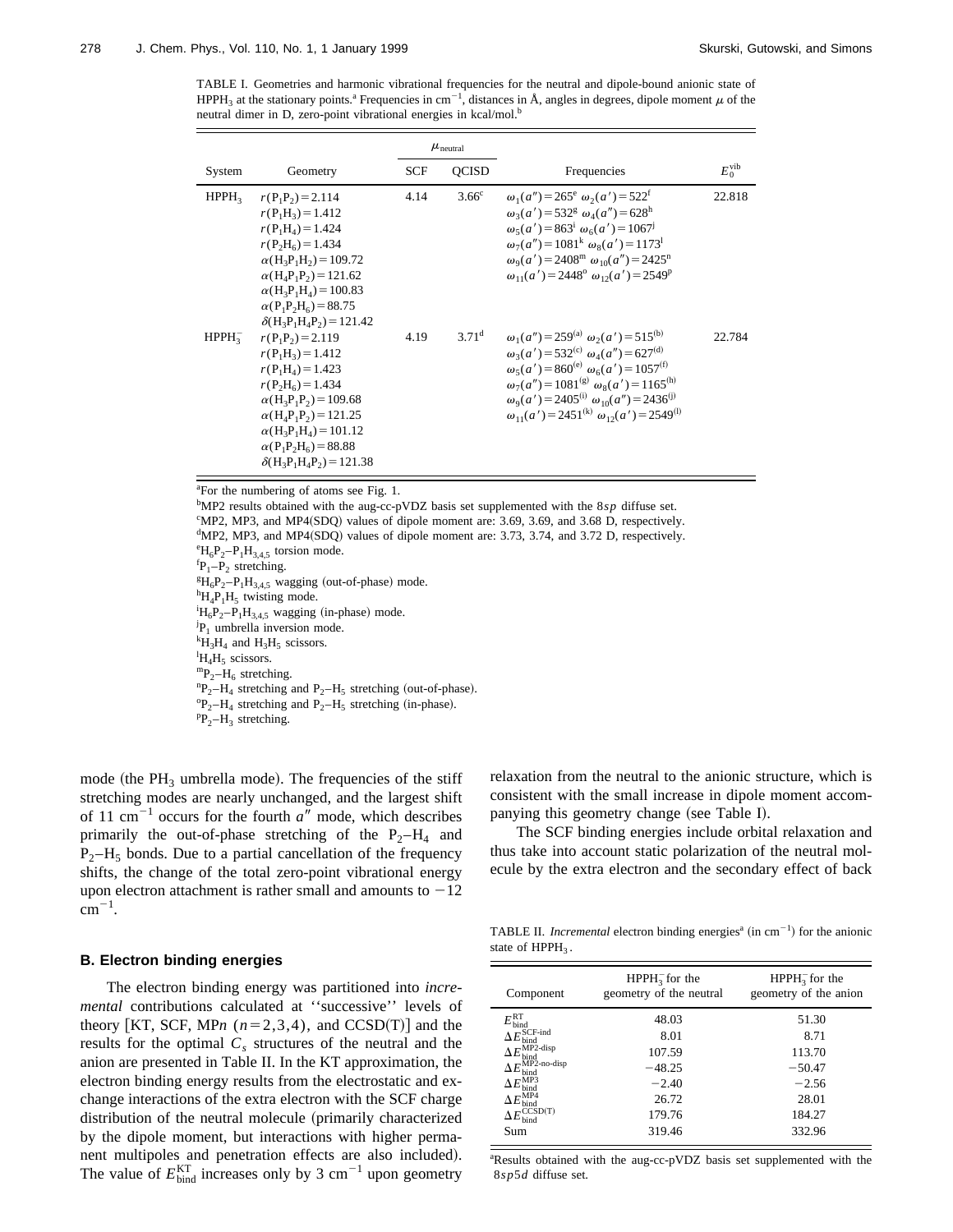TABLE III. Contributions of various classes of excitations to  $E_{bind}$  (cm<sup>-1</sup>) at the neutral and anionic equilibrium geometries from Table I.

|             | $HPPH_3^-$ for the<br>geometry of the neutral |                       | $HPPH_3^-$ for the<br>geometry of the anion |                       |
|-------------|-----------------------------------------------|-----------------------|---------------------------------------------|-----------------------|
| Method      | $E_{\text{bind}}$                             | $\Delta E_{\rm bind}$ | $E_{\text{bind}}$                           | $\Delta E_{\rm bind}$ |
| UMP4(DQ)    | 110.37                                        | $-2.61$               | 117.90                                      | $-2.78$               |
| UMP4(SDO)   | 132.44                                        | 19.46                 | 140.95                                      | 20.27                 |
| UMP4(SDTO)  | 139.70                                        | 26.72                 | 148.69                                      | 28.01                 |
| <b>CCD</b>  | 109.15                                        | $-1.22$               | 116.61                                      | $-1.29$               |
| <b>CCSD</b> | 323.87                                        | 191.43                | 335.52                                      | 194.57                |
| CCSD(T)     | 319.46                                        | 179.76                | 332.96                                      | 184.33                |
| T4(CCSD)    | .                                             | 151.98                | .                                           | 151.30                |
| T5(CCSD)    | .                                             | $-156.39$             | .                                           | $-153.86$             |

polarization. The 8–9 cm<sup>-1</sup> values of the orbital relaxation *correction* to  $E_{\text{bind}}^{\text{KT}}$ , denoted  $\Delta E_{\text{bind}}^{\text{SCF-ind}}$  in Table II, are modest and represent  $2\% - 3\%$  of the total  $E_{bind}$ .

The contribution denoted  $\Delta E_{\text{bind}}^{\text{MP2-disp}}$  results from dynamical correlation between the extra electron and the electrons of the neutral molecule. This stabilizing effect, caused by quantum mechanical charge fluctuations, is more than two times larger than  $E_{bind}^{KT}$  (see Table II). This finding is consistent with our earlier results for other weakly bound anions $39-46$  and has important implications for designing model potentials to describe dipole-bound anions and solvated electrons.<sup>59,60</sup> The value of  $\Delta E_{\text{bind}}^{\text{MP2-disp}}$  increases from 107.6 cm<sup> $-1$ </sup> at the optimal geometry of the neutral to 113.7  $cm^{-1}$  at the optimal geometry of the anion.

In addition to the dispersion interaction, electron correlation also affects the charge distribution (and dipole moment) of the neutral molecule and then its electrostatic interaction with the extra electron. This effect first appears at the MP2 level and is denoted by  $\Delta E_{\text{bind}}^{\text{MP2-no-disp}}$ . The values of  $\Delta E_{\text{bind}}^{\text{MP2-no-disp}}$  are strongly destabilizing which is consistent with the fact that electron correlation effects *reduce* the dipole moment of the neutral system by 0.48 D in comparison with the SCF value (see Table I). Interestingly, higher than the second-order corrections only marginally further reduce the dipole moment.

As Table II shows, the convergence of the MP series for the electron binding energy in  $HPPH_3^-$  is slow. The contribution from  $\Delta E_{\text{bind}}^{\text{MP3}}$  is negligible, whereas that from  $\Delta E_{\text{bind}}^{\text{MP4}}$ represents  $\sim$ 8% of  $E_{\text{bind}}$ , and higher-order electron correlation effects, approximated here by  $\Delta E_{\text{bind}}^{\text{CCSD(T)}}$  [the *difference* in the  $CCSD(T)$  and MP4 binding energies] are very significant, stabilizing, and responsible for  $\sim$  55% of the net electron binding energy and produce our final prediction for  $E_{\text{bind}}$ =333 cm<sup>-1</sup>. This significant increase of  $E_{\text{bind}}$  cannot be related to the high-order electron correlation correction to the static Coulomb stabilization because the value of the dipole moment of *N* decreases slightly from the MP2 level onward. For these reasons, one must be careful to stress that even at the highest level of theory presented here, our estimation of  $E_{\text{bind}}$  may be inadequate.

The contributions to  $\Delta E_{\text{bind}}^{\text{MP4}}$  and  $\Delta E_{\text{bind}}^{\text{CCSD(T)}}$  from various classes of excitations are collected in Table III and will now be discussed for the anionic geometry. The MP4 contribution from double and quadruple excitations,  $\Delta E_{\text{bind}}^{\text{MP4(DQ)}}$ , is desta-

bilizing and amounts to  $-2.8 \text{ cm}^{-1}$ . The contributions from single excitations, given by the difference between  $\Delta E_{\text{bind}}^{\text{MP4(SDQ)}}$  and  $\Delta E_{\text{bind}}^{\text{MP4(DQ)}}$ , is stabilizing and equal to 23.1  $\text{cm}^{-1}$ , whereas that from triple excitations, given by the difference between  $\Delta E_{\text{bind}}^{\text{MP4(SDT\bar{Q})}}$  and  $\Delta E_{\text{bind}}^{\text{MP4(SD\bar{Q})}}$ , is also stabilizing and equal to  $7.9 \text{ cm}^{-1}$ . The final fourth-order contribution  $\Delta E_{\text{bind}}^{\text{MP4(SDTO)}}$  amounts to 28.0 cm<sup>-1</sup>.

The effect of single excitations is an order of magnitude more important when evaluated in the framework of CC theory where its contribution, calculated as the difference between  $E_{\text{bind}}^{\text{CCSD}}$  and  $E_{\text{bind}}^{\text{CCD}}$ , amounts to 218.9 cm<sup>-1</sup>. The contribution from noniterative triple excitations, calculated as the difference between  $E_{\text{bind}}^{\text{CCSD(T)}}$  and  $E_{\text{bind}}^{\text{CCSD}}$ , contains the fourth-order contribution with the CCSD amplitudes and a fifth-order term,<sup>53</sup> which are labeled T4  $(CCSD)$  and T5 (CCSD), respectively, in Table III. The fourth-order contribution with the CCSD amplitudes is highly stabilizing and amounts to  $151.3 \text{ cm}^{-1}$ . However, the fifth-order contribution is highly destabilizing and amounts to  $-153.9$  cm<sup>-1</sup>. Hence, the total contribution from triple excitations of  $-2.6$  $cm^{-1}$  is very small because of cancellation of the T4 (CCSD) and T5 (CCSD) terms.

Higher-than-fourth-order electron correlation contributions to  $E<sub>bind</sub>$  may also be extracted from the data collected in Table III. The difference between  $E_{\text{bind}}^{\text{CCD}}$  and  $E_{\text{bind}}^{\text{MP4(DQ)}}$  is very small and amounts to  $-1.3$  cm<sup>-1</sup>. However, when single excitations are included the situation is quite different; indeed the difference between  $E_{\text{bind}}^{\text{CCSD}}$  and  $E_{\text{bind}}^{\text{MP4(SDQ)}}$  amounts to  $194.6 \text{ cm}^{-1}$ . These results support our earlier conclusions that the MP4 treatment of electron correlation effects is not sufficient for weakly bound anions. $44,45$  The role of single excitations is extremely important and may be related to the fact that the charge distribution of the extra electron is seriously modified when the neutral molecular core is modified by electron correlation effects. This interpretation is supported by the fact that the largest CCSD amplitudes correspond to single excitations from the orbital occupied by the extra electron. It may well be that the physical interpretation of  $E_{\text{bind}}$  calculated in the CC framework would benefit if Brueckner CCSD orbitals $53$  were used to construct the reference wave functions of the anion and the neutral.

The contribution from triple excitations proved to be very sensitive to the form of amplitudes of the single and double excitations. For this weakly bound anion it may be necessary to adopt methods such as CCSDT-1 or CCSDT, which treat high-order correlation effects more accurately than does the  $CCSD(T)$  method.<sup>53</sup>

### **V. CONCLUSIONS**

Our results indicate that the HPPH<sub>3</sub> tautomer of  $P_2H_4$ can bind an electron by 333 cm<sup>-1</sup>, whereas the  $H_2$ PPH<sub>2</sub> tautomer cannot. This suggests a practical route to formation of the HPPH<sub>3</sub> tautomer through photodetachment of the excess electron from  $P_2H_4^-$ . The HPPH<sub>3</sub> tautomer is predicted to be kinetically stable with respect to tautomerization (having a barrier of 60.6 kcal/mol) although thermodynamically unstable<sup>25</sup> by 23.6 kcal/mol.

The excess electron in  $(HPPH_3)^-$  is already bound due